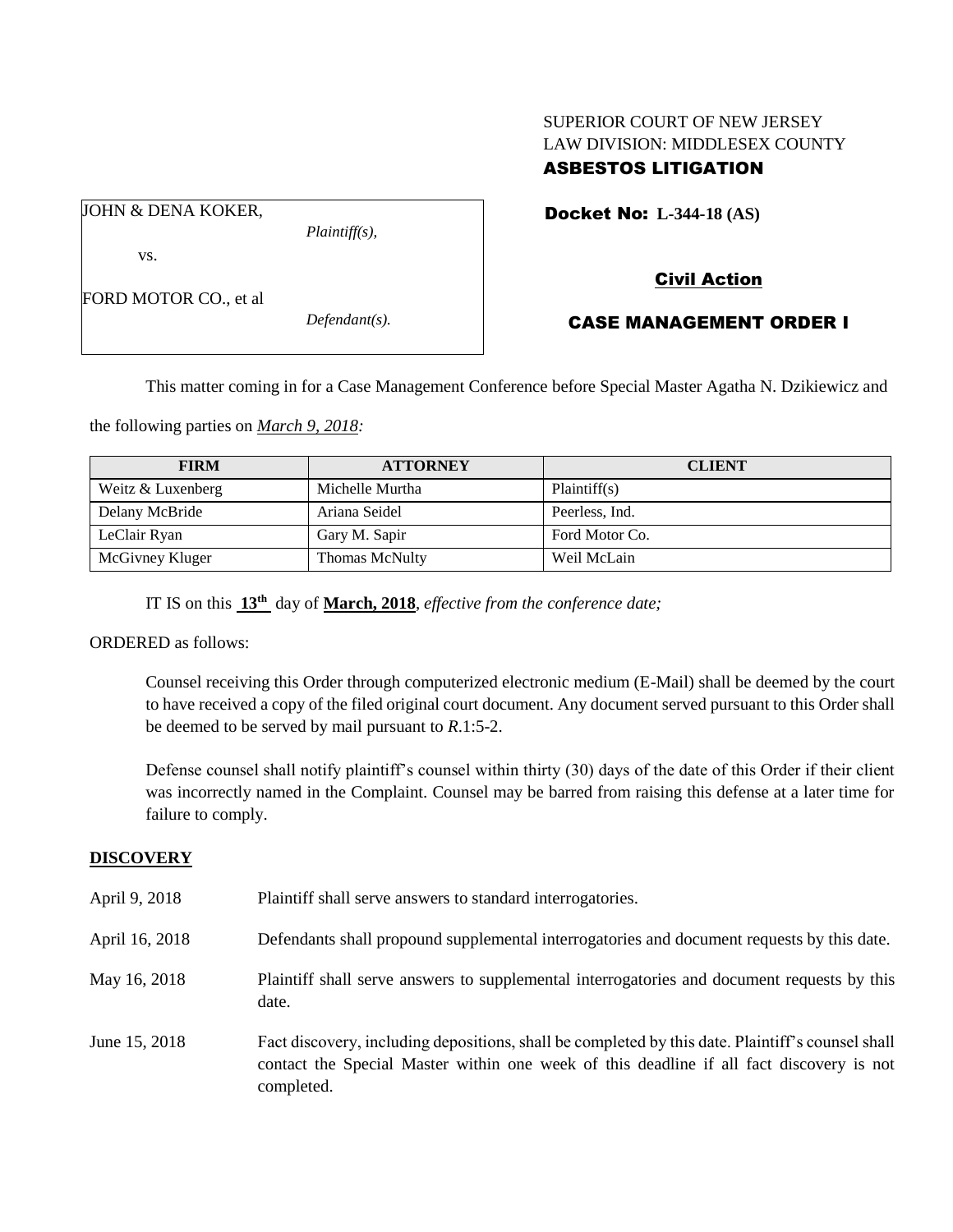#### **EARLY SETTLEMENT**

June 8, 2018 Settlement demands shall be served on all counsel and the Special Master by this date.

#### **SUMMARY JUDGMENT MOTION PRACTICE**

- June 8, 2018 Plaintiff's counsel shall advise, in writing, of intent not to oppose motions by this date.
- June 22, 2018 Summary judgment motions shall be filed no later than this date.
- July 20, 2018 Last return date for summary judgment motions.

#### **MEDICAL DEFENSE**

| April 9, 2018   | Plaintiff shall serve a diagnostic medical report and any medical records in plaintiff's<br>possession by this date.                                                                                                                                     |
|-----------------|----------------------------------------------------------------------------------------------------------------------------------------------------------------------------------------------------------------------------------------------------------|
| April 16, 2018  | Plaintiff shall serve medical expert reports by this date.                                                                                                                                                                                               |
| August 20, 2018 | Defendants shall identify its medical experts and serve medical reports, if any, by this date. In<br>addition, defendants shall notify plaintiff's counsel (as well as all counsel of record) of a<br>joinder in an expert medical defense by this date. |

#### **LIABILITY EXPERT REPORTS**

| April 16, 2018 | Plaintiff shall identify its liability experts and serve liability expert reports or a certified expert |
|----------------|---------------------------------------------------------------------------------------------------------|
|                | statement by this date or waive any opportunity to rely on liability expert testimony.                  |

August 20, 2018 Defendants shall identify its liability experts and serve liability expert reports, if any, by this date or waive any opportunity to rely on liability expert testimony.

#### **EXPERT DEPOSITIONS**

September 17, 2018 Expert depositions shall be completed by this date. To the extent that plaintiff and defendant generic experts have been deposed before, the parties seeking that deposition in this case must file an application before the Special Master and demonstrate the necessity for that deposition. To the extent possible, documents requested in a deposition notice directed to an expert shall be produced three days in advance of the expert deposition. The expert shall not be required to produce documents that are readily accessible in the public domain.

#### **PRE-TRIAL AND TRIAL**

| September 11, 2018 @ 10:00am Settlement conference. All defense counsel shall appear with authority to negotiate<br>settlement and have a representative authorized to negotiate settlement available by<br>phone. Any request to be excused from the settlement conference shall be made to<br>the Special Master no later than 4:00pm of the day prior to the conference. |
|-----------------------------------------------------------------------------------------------------------------------------------------------------------------------------------------------------------------------------------------------------------------------------------------------------------------------------------------------------------------------------|
|                                                                                                                                                                                                                                                                                                                                                                             |

 $\_$  ,  $\_$  ,  $\_$  ,  $\_$  ,  $\_$  ,  $\_$  ,  $\_$  ,  $\_$  ,  $\_$  ,  $\_$  ,  $\_$  ,  $\_$  ,  $\_$  ,  $\_$  ,  $\_$  ,  $\_$  ,  $\_$  ,  $\_$  ,  $\_$  ,  $\_$  ,  $\_$  ,  $\_$  ,  $\_$  ,  $\_$  ,  $\_$  ,  $\_$  ,  $\_$  ,  $\_$  ,  $\_$  ,  $\_$  ,  $\_$  ,  $\_$  ,  $\_$  ,  $\_$  ,  $\_$  ,  $\_$  ,  $\_$  ,